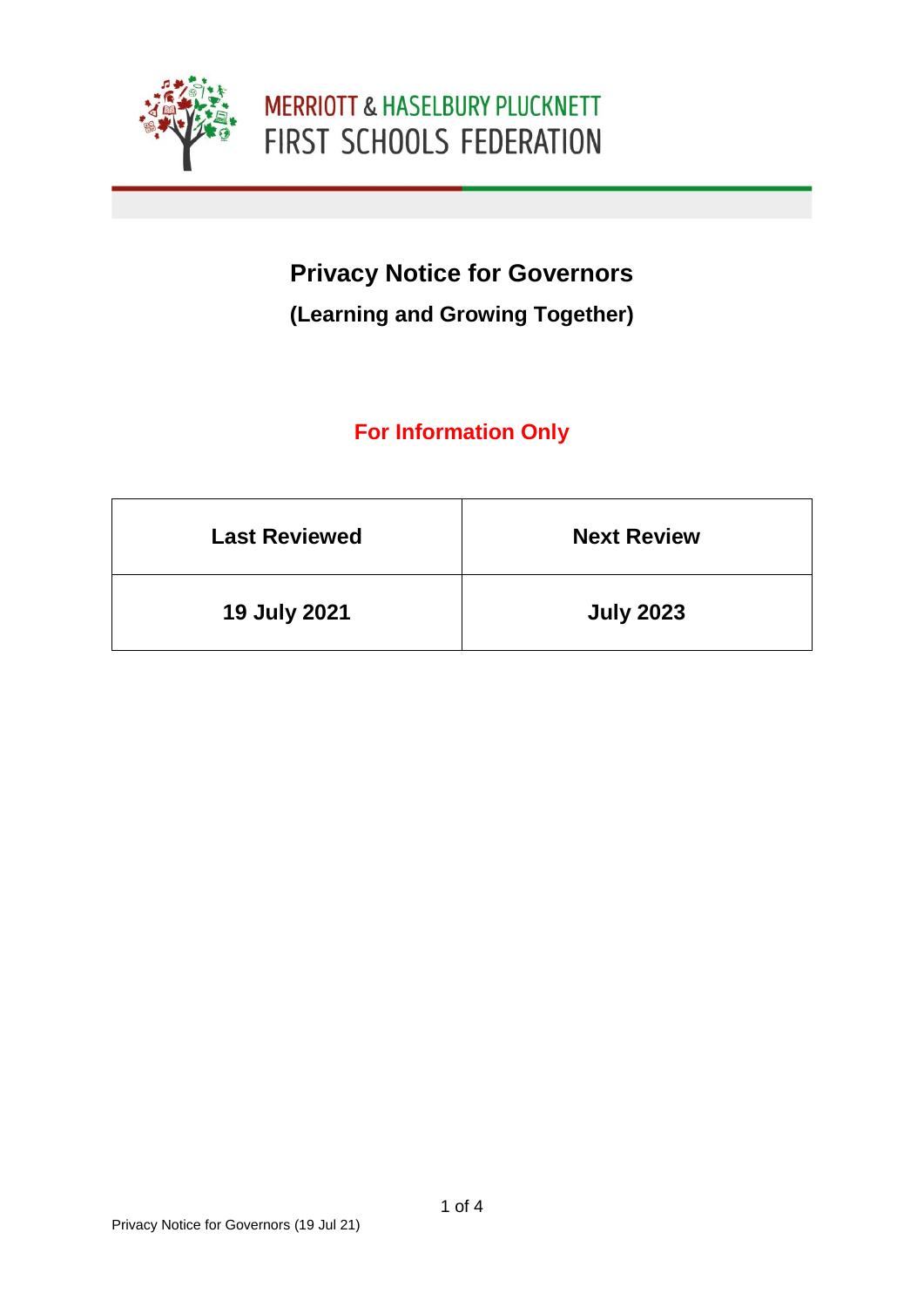

#### **1. Privacy Notice (How we use personal information on get information about schools - GIAS).** This notice explains what personal data (information) we may collect, use, store and share

about you. We are required to give you this information under data protection law.

#### **2. The categories of Governor information that we process include:**

- a. personal information (such as name, address, contact details, gender)
- b. Special Category characteristics (disability)
- c. Governance details (such as role, start and end dates and governor ID)
- d. Details of governance training booked and attended.
- e. If you visit the school during a public health emergency, we may also collect some limited information about you as we are required to by law.

#### **3. Why we collect and use Governor information?**

- a. The personal data collected is essential, in order for the school to fulfil their official functions and meet legal requirements.
- b. We collect and use Governor information, for the following purposes:
	- i) to meet the statutory duties placed upon us.
	- ii) to communicate with you about relevant school business.
	- iii) to procure appropriate training for you to fulfil their role.
- c. Under the UK General Data Protection Regulation (UK GDPR), the lawful bases we rely on for processing governance information are:
	- i) **Article 6 (c) Legal obligation:** the processing is necessary for us to comply with the law.
	- ii) Some information we process will be Special Category data under Article 9 of UK GDPR e.g. disability. We will rely on the legal basis of **Article 9 (g)** processing is necessary for reasons of substantial public interest.
	- iii) All maintained school governing bodies, under [section 538 of the Education Act](http://www.legislation.gov.uk/ukpga/1996/56/section/538)  [1996](http://www.legislation.gov.uk/ukpga/1996/56/section/538) have a legal duty to provide the governance information as detailed above.

**4. Collecting Governance information**. We collect personal information via annual contact forms. Governance data is essential for the school's operational use. Whilst the majority of personal information provided to us is mandatory, some of it may be requested on a voluntary basis. In order to comply with UK GDPR, we will inform you at the point of collection whether you are required to provide certain information to us or if you have a choice in this.

#### **5. Storing Governance Information**

- a. We hold governance data securely for the set amount of time shown in our data retention schedule which is based on guidance from the Information and Records Management Service (IRMS)<https://irms.org.uk/page/SchoolsToolkit>
- b. We have appropriate security measures in place to prevent personal information from being accidentally lost, used or accessed in an unauthorised way. We limit access to personal information to those who have a genuine business need to know it. Those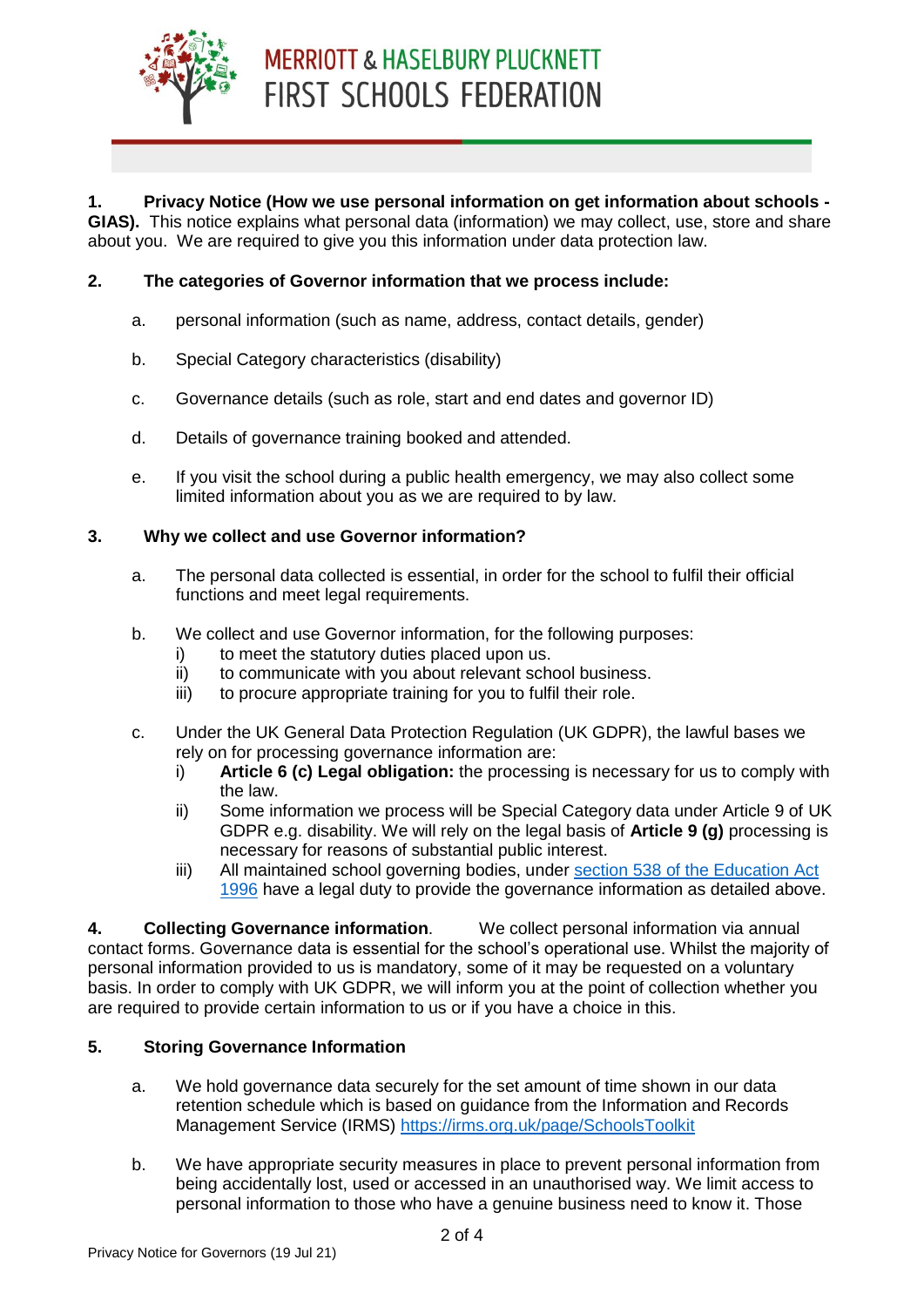

processing your information will do so only in an authorised manner and are subject to a duty of confidentiality.

- c. We also have procedures in place to deal with any suspected data security breach. We will notify you and the Information Commissioner's Office of a suspected data security breach where we are legally required to do so.
- **6. Who we share governance information with**. We routinely share this information with:
	- a. Somerset Local Authority
	- b. the Department for Education (DfE)

**7. Why we share governance information**. We do not share information about you with anyone without consent unless the law and our policies allow us to do so.

**8. Somerset Local Authority.** We are required to share information about our governance with Somerset Local Authority under *Section 30 of the Education Act 2002.* We will provide the Local Authority with names and contact details of our governance in order for the LA to:

- a. Maintain an accurate database.
- b. Contact you regarding statutory changes in legislation and details of training opportunities.
- c. Ascertain local authority governor vacancies to be filled.
- d. Assess and report on vacancies across the county.

#### **9. Department for Education**

- a. The Department for Education (DfE) collects personal data from educational settings and local authorities. We are required to share information about you with the Department for Education (DfE), under [section 538 of the Education Act 1996](http://www.legislation.gov.uk/ukpga/1996/56/section/538)
- b. All data is entered manually on the GIAS system and held by DfE under a combination of software and hardware controls which meet the current government security policy [framework.](https://www.gov.uk/government/publications/security-policy-framework) For more information, see 'How Government uses your data' section.

#### **10. Requesting Access to Your Personal Data**

- a. Under data protection legislation, you have the right to request access to information about you that we hold.
- b. You also have the right to:
	- i) ask us for access to information about you that we hold.
	- ii) have your personal data rectified, if it is inaccurate or incomplete.
	- iii) request the deletion or removal of personal data where there is no compelling reason for its continued processing.
	- iv) restrict our processing of personal data (i.e. permitting its storage but no further processing).
	- v) object to direct marketing (including profiling) and processing for the purposes of scientific / historical research and statistics.